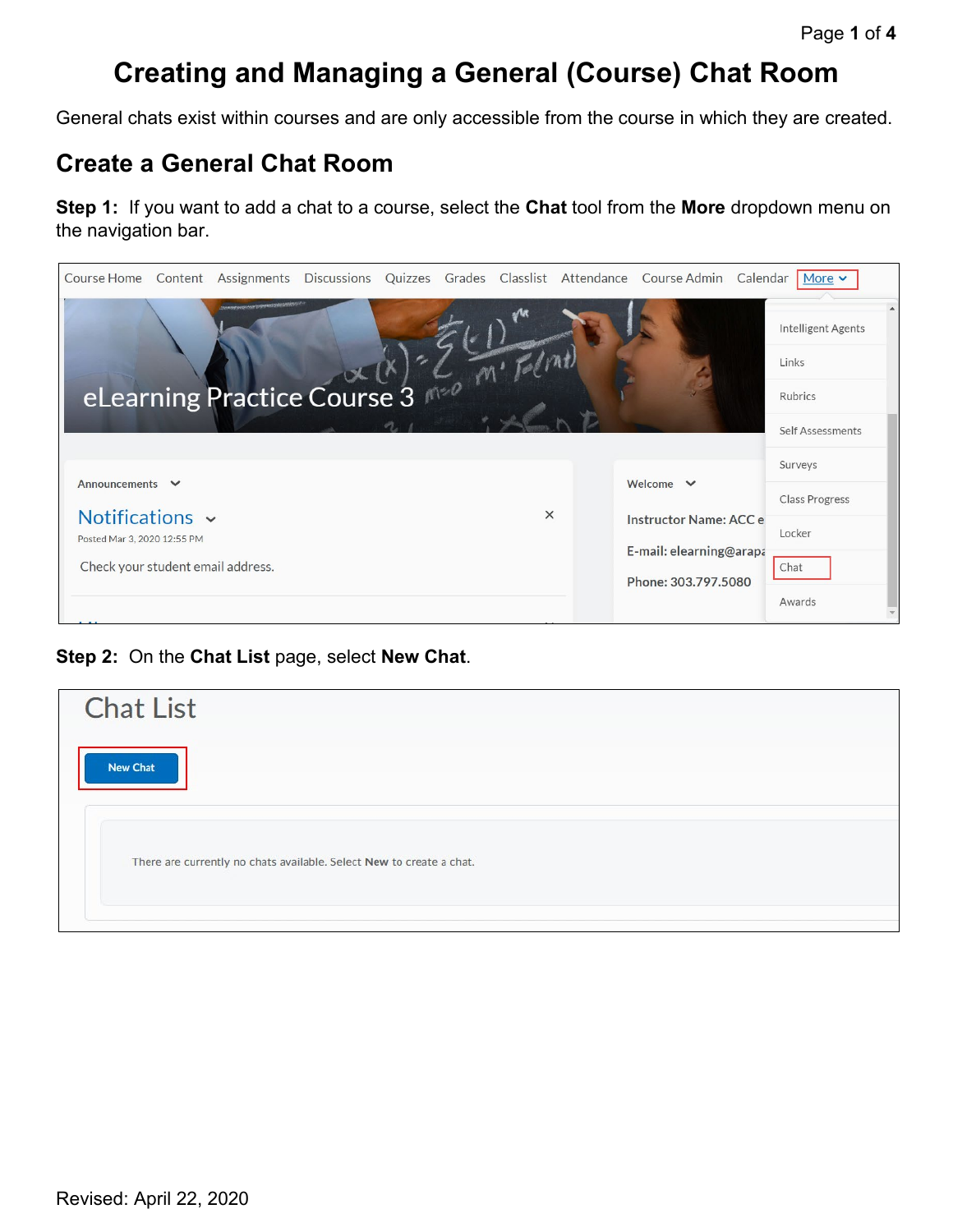**Step 3:** Enter a **Title**. Select **General Chat.**

**Step 4:** Enter a **Description** of the chat. Select **Create.**

| New Chat                                                                                                                                                                                       |                                                 |  |
|------------------------------------------------------------------------------------------------------------------------------------------------------------------------------------------------|-------------------------------------------------|--|
| Title <sup>*</sup>                                                                                                                                                                             |                                                 |  |
| New Chat Room                                                                                                                                                                                  |                                                 |  |
| Type<br>G General chat @ C Personal chat @                                                                                                                                                     |                                                 |  |
| <b>Note</b>                                                                                                                                                                                    |                                                 |  |
| The chat type cannot be changed once you click Create.                                                                                                                                         |                                                 |  |
| Description                                                                                                                                                                                    |                                                 |  |
| 三三目*<br>$B$ $I$ $\underline{U}$ $\bullet$<br>$\Box$ $\hat{\omega}$ $o^{\circ}$<br>$\checkmark$<br>$\times$ $\blacksquare$<br>Paragraph<br>Font Family<br>Size<br>$\checkmark$<br>$\rightarrow$ | 騦<br>$\blacksquare$<br>$\bullet$                |  |
| Chat of the day.                                                                                                                                                                               |                                                 |  |
|                                                                                                                                                                                                |                                                 |  |
|                                                                                                                                                                                                |                                                 |  |
|                                                                                                                                                                                                |                                                 |  |
|                                                                                                                                                                                                |                                                 |  |
|                                                                                                                                                                                                | <sup>9</sup> の長器を<br>$\mathsf{A}_{\mathcal{J}}$ |  |
|                                                                                                                                                                                                |                                                 |  |
| Create<br>Cancel                                                                                                                                                                               |                                                 |  |

**TIP:** It is a good idea to enter a description to help other users identify the chat, since they might have access to other chats with similar names.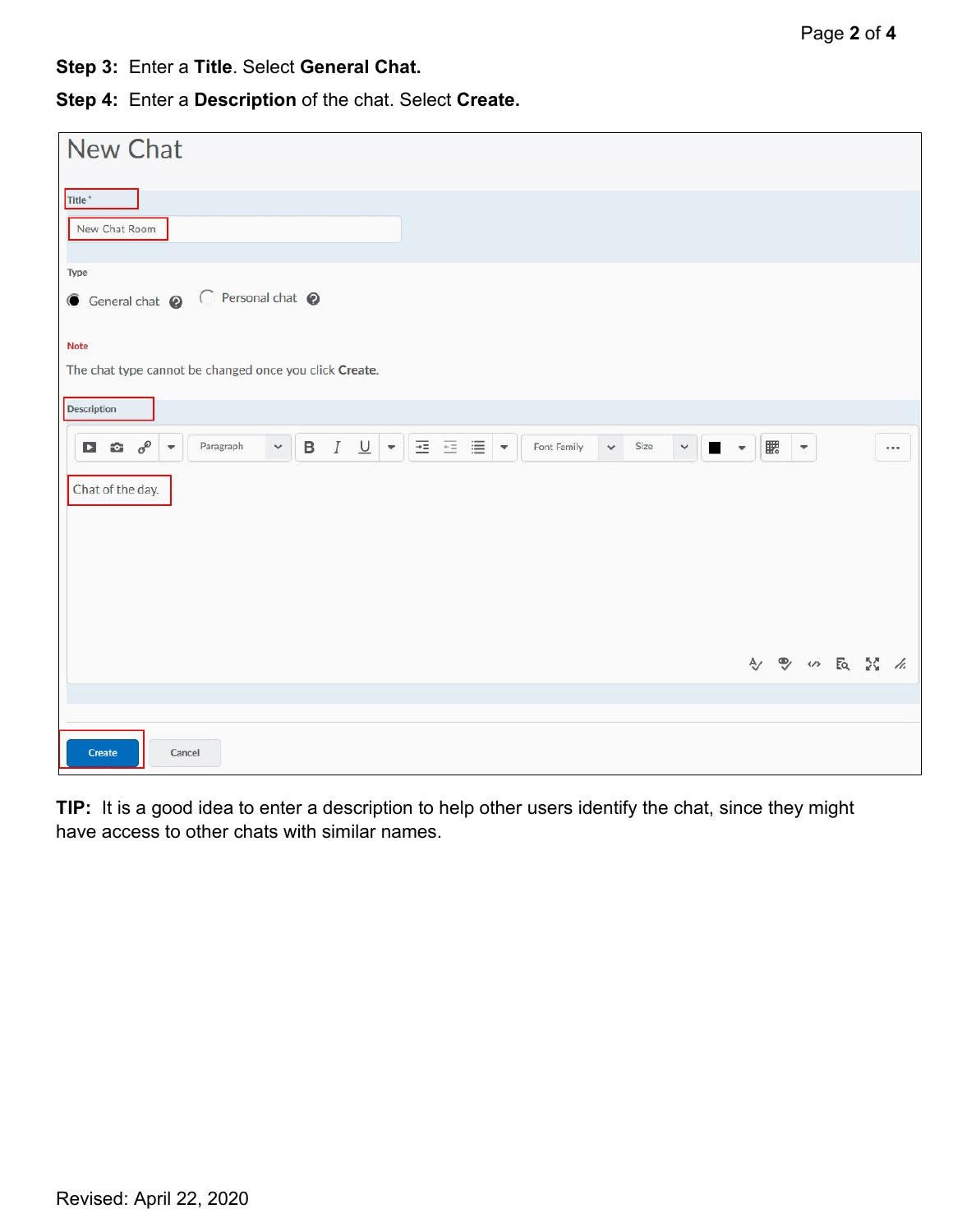## **Edit a General Chat Room**

You can edit the title and description of chats you create.

**Step 1:** On the Chat List page, select **Edit** from context menu of the chat you want to modify.

|                 | <b>Chat List</b>                                       |
|-----------------|--------------------------------------------------------|
| <b>New Chat</b> | <b>Show Search Options</b>                             |
| Search For<br>言 | $\varphi$<br>Delete                                    |
|                 | <b>Chat Title</b>                                      |
|                 | General chat                                           |
| П               | New Chat Room<br>Chat of the day.<br><b>Enter Chat</b> |
|                 | Edit                                                   |
|                 | <b>View Sessions</b><br>Delete                         |

**Step 2:** The **Chat Properties** page opens up. Make your changes. Select **Save**.

| Chat Properties - New Chat Room .     |              |  |                                                                        |             |              |      |                                                                 |     |             |  |  |
|---------------------------------------|--------------|--|------------------------------------------------------------------------|-------------|--------------|------|-----------------------------------------------------------------|-----|-------------|--|--|
| Title*<br>New Chat Room for July 10th |              |  |                                                                        |             |              |      |                                                                 |     |             |  |  |
| Type<br>General chat                  |              |  |                                                                        |             |              |      |                                                                 |     |             |  |  |
| <b>Description</b>                    |              |  |                                                                        |             |              |      |                                                                 |     |             |  |  |
| $\sigma^{\circ}$ -<br>Paragraph<br>口台 | $\checkmark$ |  | <b>B</b> $I \cup  \mathbf{v} $ $\equiv$ $\equiv$ $\equiv  \mathbf{v} $ | Font Family | $\checkmark$ | Size | $\begin{array}{c c} \hline \textbf{v} & \textbf{w} \end{array}$ | ■ ▼ |             |  |  |
| Chat for topic of Pearl Harbor.       |              |  |                                                                        |             |              |      |                                                                 |     |             |  |  |
|                                       |              |  |                                                                        |             |              |      |                                                                 |     | 4 % 5 5 % % |  |  |
| Cancel<br>Save                        |              |  |                                                                        |             |              |      |                                                                 |     |             |  |  |

Revised: April 22, 2020